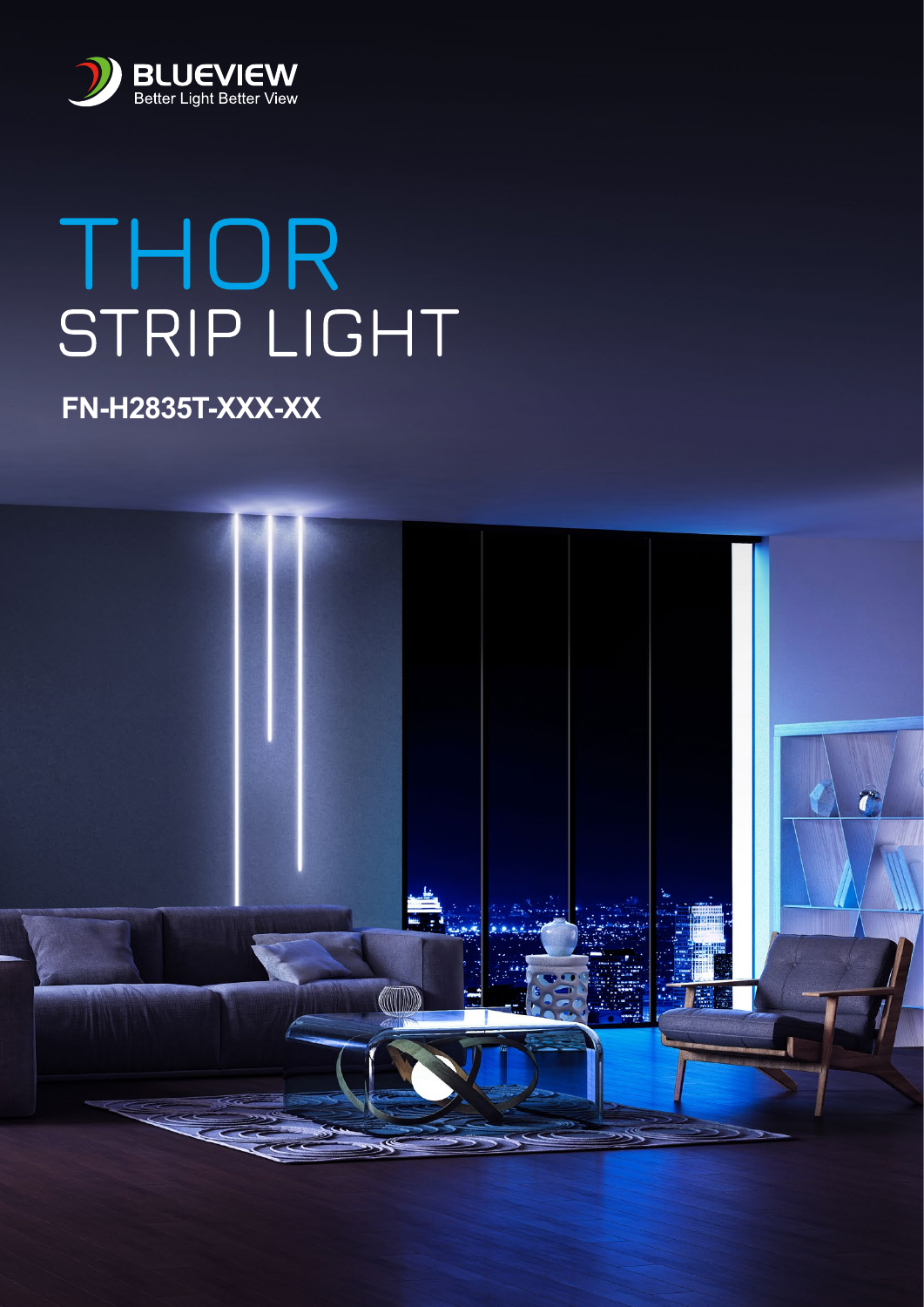# THOR STRIP LIGHT FRAME THOR STRIP LIGHT





# **CCT Available**



# **Features**

- Efficacy: CRI90+ up to 150lm/w, CRI95+ up to 136lm/w
- CRI/TM-30-15: CRI>95 / (Rf>93-Rg>99, R9>94) CRI>90 / (Rf>90-Rg>99, R9>65)
- Color Consistency : 3SDCM (typical)
- Waterproof: IP64 (Spray Glue Coated), IP65 (Thick Glue Coated), IP67 (Tube Water proof),IP68 (Glue Tube /Silicone Tube Waterproof)
- Lumen Maintenance: 55°C: L70/B10>54000hrs, lumen maintenance 88.51%, L90/B10>47000hrs, lumen maintenance 89.95%
- Lumen Maintenance: 85°C: L70/B10>54000hrs, lumen maintenance 86.01%, L90/B10>38000hrs, lumen maintenance 89.95%
- Mounting: double-side thermal conductive adhesive tape or 9080H 3M self adhesive tape

# **TM-30**

## **CRI:90+ CRI:95+**

| <b>CCT</b>  | Rq  | Rf | <b>SDCM</b> | CCT         |
|-------------|-----|----|-------------|-------------|
| 2050K±50    | 102 | 90 |             | 2150K±50    |
| 2400K±60    | 103 | 91 |             | 2500K±60    |
| 2700K±70    | 97  | 91 |             | □ 2700K±70  |
| 2900K±80    | 99  | 91 |             | 2900K±80    |
| □ 3400K±100 | 102 | 92 |             | □ 3400K±100 |
| □ 4000K±120 | 99  | 91 |             | □ 4100K±120 |
| □ 5000K±180 | 99  | 91 |             | □ 5000K±180 |
| 6000K+240   | 100 | 94 |             | 6000K±240   |

| <b>SDCM</b> | <b>CCT</b>          | Rq              | <b>Rf</b> | <b>SDCM</b> |
|-------------|---------------------|-----------------|-----------|-------------|
|             | 2150K±50            | 100             | 95        |             |
|             | □ 2500K±60          | 101             | 95        |             |
|             | 2700K±70            | 99              | 93        |             |
|             | 2900K±80            | 102             | 95        |             |
|             | $\bigcap$ 3400K±100 | 101             | 94        |             |
|             | □ 4100K±120         | 101             | 93        |             |
|             | □ 5000K±180         | 1 <sub>01</sub> | 94        |             |
|             | 6000K±240           | ٥q              | 94        |             |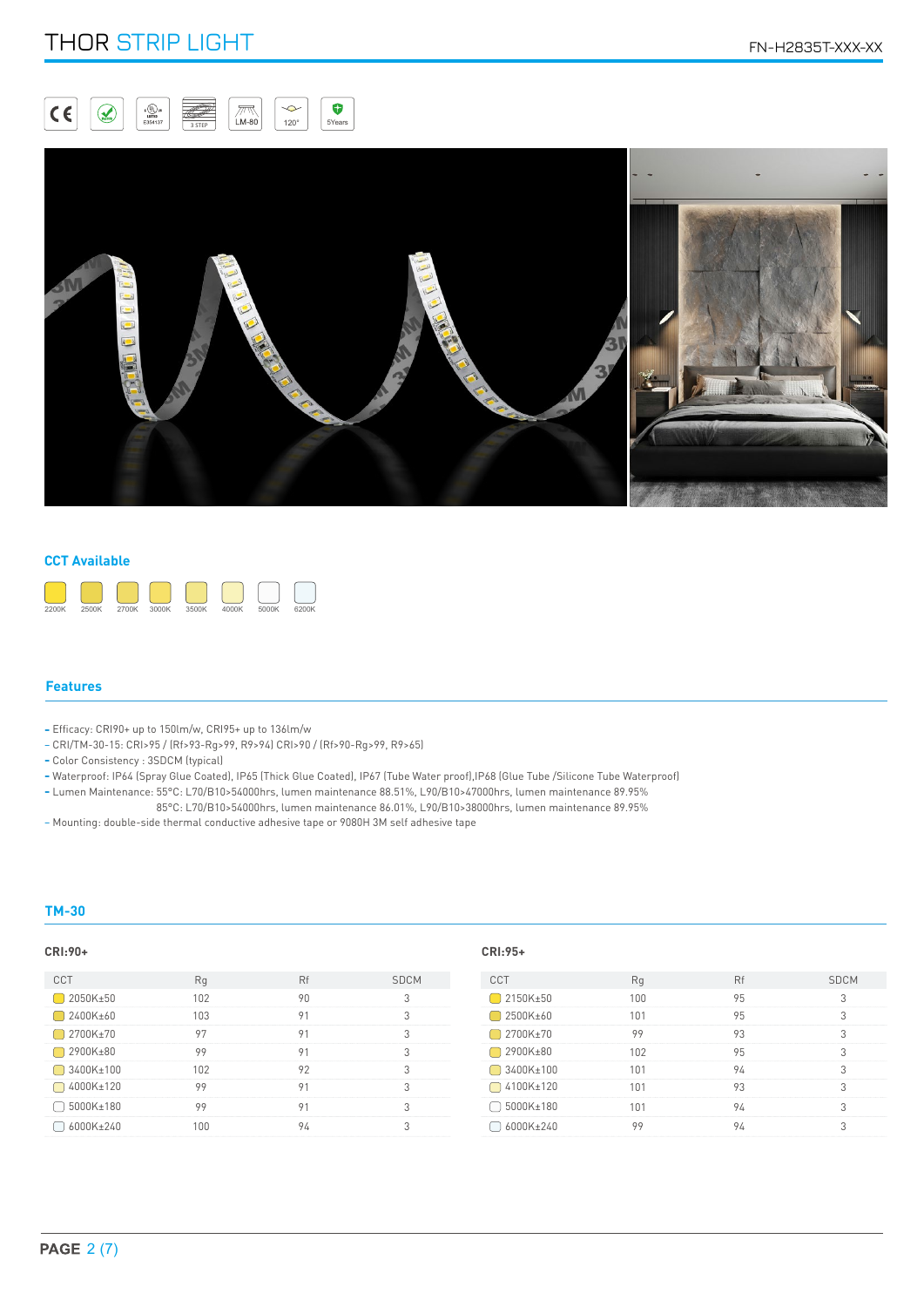# **Optical & Electrical Parameters**

# **CRI:90+ CRI:95+**

| FN-H2835T-64-24 |                |      |      |      |  |
|-----------------|----------------|------|------|------|--|
| Voltage         | CCT/Wavelength | LM/m | LM/W | W/m  |  |
| <b>24V DC</b>   | 2050K±50       | 952  | 124  | 7.68 |  |
|                 | 2400K+60       | 1021 | 133  |      |  |
|                 | 2700K±70       | 1052 | 137  |      |  |
|                 | 2900K±80       | 1067 | 139  |      |  |
|                 | 3400K±100      | 1075 | 140  |      |  |
|                 | 4000K±120      | 1128 | 147  |      |  |
|                 | 5000K±180      | 1128 | 147  |      |  |
|                 | 6000K±240      | 1113 | 145  |      |  |

# FN-H2835T-64-24

| Voltage       | CCT/Wavelength | LM/m | LM/W                             | W/m |
|---------------|----------------|------|----------------------------------|-----|
| <b>24V DC</b> | 2150K±50       | 752  | 98                               | 768 |
|               | 2500K±60       | 821  | 107<br>------------------------- |     |
|               | 2700K±70       | 906  | 118                              |     |
|               | 2900K±80       | 906  | 118                              |     |
|               | 3400K±100      | 952  | 124                              |     |
|               | 4100K±120      | 975  | 127                              |     |
|               | 5000K±180      | 1044 | 136                              |     |
|               | 6000K±240      | በንዓ  | 37                               |     |

# FN-H2835T-128-24

| Voltage | CCT/Wavelength | LM/m | LM/W | W/m   |
|---------|----------------|------|------|-------|
| 24V DC  | 2050K±50       | 1428 | 124  | 11.52 |
|         | 2400K±60       | 1543 | 134  |       |
|         | 2700K±70       | 1612 | 14በ  |       |
|         | 2900K±80       | 1635 | 142  |       |
|         | 3400K±100      | 1670 | 145  |       |
|         | 4000K±120      | 1728 | 150  |       |
|         | 5000K±180      | 1728 | 150  |       |
|         | 6000K±240      | 1716 | 149  |       |

# FN-H2835T-128-24

| Voltage | CCT/Wavelength | LM/m | LM/W | W/m   |
|---------|----------------|------|------|-------|
| 24V DC  | 2150K±50       | 1140 | 99   | 11.52 |
|         | 2500K±60       | 1233 | 107  |       |
|         | 2700K±70       | 1359 | 118  |       |
|         | 2900K±80       | 1359 | 118  |       |
|         | 3400K±100      | 1428 | 124  |       |
|         | 4100K±120      | 1475 | 128  |       |
|         | 5000K±180      | 1567 | 136  |       |
|         | 6000K±240      | 1544 | 134  |       |

# FN-H2835T-160-24

| Voltage | CCT/Wavelength | LM/m | LM/W | W/m   |
|---------|----------------|------|------|-------|
| 24V DC  | 2050K±50       | 1785 | 124  | 14 40 |
|         | 2400K±60       | 1886 | 131  |       |
|         | 2700K±70       | 1972 | 137  |       |
|         | 2900K±80       | 2016 | 14በ  |       |
|         | 3400K±100      | 2059 | 143  |       |
|         | 4000K±120      | 2131 | 148  |       |
|         | 5000K±180      | 2131 | 148  |       |
|         | 6000K+240      | 2160 | 50   |       |

# FN-H2835T-160-24

 $\overline{24V}$ 

| Voltage | CCT/Wavelength | LM/m | LM/W                      | N/m   |
|---------|----------------|------|---------------------------|-------|
| 24V DC  | 2150K±50       | 1411 | 98                        | 14 40 |
|         | 2500K±60       | 1512 | 105                       |       |
|         | 2700K±70       | 1670 | 116                       |       |
|         | 2900K±80       | 1670 | 116                       |       |
|         | 3400K±100      | 1771 | 123                       |       |
|         | 4100K±120      | 1800 | 125<br>------------------ |       |
|         | 5000K±180      | 1915 | 133                       |       |
|         | 6000K±240      | 1930 | 134                       |       |

# FN-H2835T-240-24

| Voltage | CCT/Wavelength | LM/m | LM/W | W/m   |
|---------|----------------|------|------|-------|
| 24V DC  | 2050K±50       | 2721 | 126  | 21.60 |
|         | 2400K±60       | 2894 | 134  |       |
|         | 2700K±70       | 3002 | 139  |       |
|         | 2900K±80       | 3088 | 143  |       |
|         | 3400K±100      | 3110 | 144  |       |
|         | 4000K±120      | 3240 | 150  |       |
|         | 5000K±180      | 3240 | 150  |       |
|         | 6000K±240      | 3240 | 150  |       |

# FN-H2835T-240-24

| Voltage | CCT/Wavelength | LM/m | LM/W | W/m   |
|---------|----------------|------|------|-------|
| 24V DC  | 2150K±50       | 2095 | 97   | 21.60 |
|         | 2500K±60       | 2246 | 104  |       |
|         | 2700K±70       | 2527 | 117  |       |
|         | 2900K±80       | 2527 | 117  |       |
|         | 3400K±100      | 2657 | 123  |       |
|         | 4100K±120      | 2678 | 124  |       |
|         | 5000K±180      | 2873 | 133  |       |
|         | 6000K±240      | 2894 | 134  |       |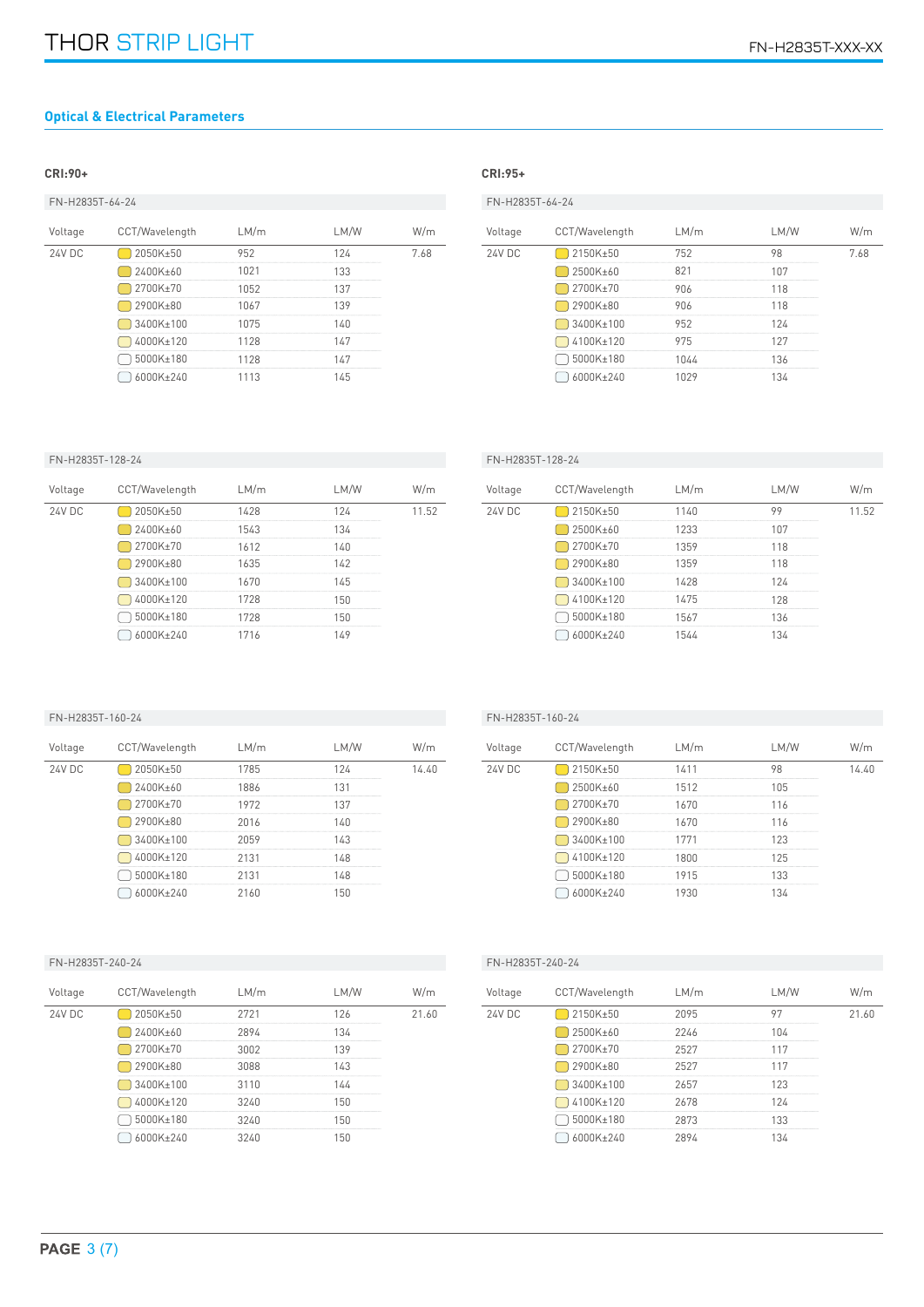# THOR STRIP LIGHT FRAME STRIP LIGHT

| Voltage          | CCT/Wavelength | LM/m | LM/W | W/m   |
|------------------|----------------|------|------|-------|
| <b>24V DC</b>    | 2050K±50       | 3188 | 123  | 25.92 |
|                  | 2400K±60       | 3473 | 134  |       |
|                  | 2700K±70       | 3551 | 137  |       |
|                  | 2900K±80       | 3706 | 143  |       |
|                  | 3400K±100      | 3706 | 143  |       |
|                  | 4000K±120      | 3810 | 147  |       |
|                  | 5000K±180      | 3888 | 150  |       |
|                  | 6000K±240      | 3888 | 150  |       |
| FN-H2835T-416-24 |                |      |      |       |
|                  |                |      |      |       |

| Voltage       | CCT/Wavelength | LM/m | LM/W | W/m   |
|---------------|----------------|------|------|-------|
| <b>24V DC</b> | 2050K±50       | 4605 | 123  | 37 44 |
|               | 2400K±60       | 5016 | 134  |       |
|               | 2700K±70       | 5129 | 137  |       |
|               | 2900K±80       | 5353 | 143  |       |
|               | 3400K±100      | 5353 | 143  |       |
|               | 4000K±120      | 5503 | 147  |       |
|               | 5000K±180      | 5616 | 150  |       |
|               | 6000K+240      | 5616 | 150  |       |

# FN-H2835T-432-24

| Voltage | CCT/Wavelength | LM/m | LM/W | W/m   |
|---------|----------------|------|------|-------|
| 24V DC  | 2050K±50       | 4782 | 123  | 38.88 |
|         | 2400K±60       | 5210 | 134  |       |
|         | 2700K±70       | 5326 | 137  |       |
|         | 2900K±80       | 5560 | 143  |       |
|         | 3400K±100      | 5560 | 143  |       |
|         | 4000K±120      | 5715 | 147  |       |
|         | 5000K±180      | 5832 | 150  |       |
|         | 6000K+240      | 5832 | 150  |       |

# FN-H2835T-288-24

| Voltage | CCT/Wavelength | LM/m | LM/W | W/m  |
|---------|----------------|------|------|------|
| 24V DC  | 2150K±50       | 2514 | 97   | 2592 |
|         | 2500K±60       | 2696 | 104  |      |
|         | 2700K±70       | 3033 | 117  |      |
|         | 2900K±80       | 3033 | 117  |      |
|         | 3400K±100      | 3188 | 123  |      |
|         | 4100K±120      | 3214 | 124  |      |
|         | 5000K±180      | 3447 | 133  |      |
|         | 6000K±240      | 3473 | 134  |      |

# FN-H2835T-416-24

| Voltage       | CCT/Wavelength | LM/m | LM/W | W/m   |
|---------------|----------------|------|------|-------|
| <b>24V DC</b> | 2150K±50       | 3632 | 97   | 37 44 |
|               | 2500K±60       | 3894 | 104  |       |
|               | 2700K±70       | 4380 | 117  |       |
|               | 2900K±80       | 4380 | 117  |       |
|               | 3400K±100      | 4605 | 123  |       |
|               | 4100K±120      | 4643 | 124  |       |
|               | 5000K±180      | 4980 | 133  |       |
|               | 6000K+240      | 5017 | 134  |       |

# FN-H2835T-432-24

| Voltage | CCT/Wavelength | LM/m | LM/W | W/m   |
|---------|----------------|------|------|-------|
| 24V DC  | 2150K±50       | 3771 | 97   | 38.88 |
|         | 2500K±60       | 4044 | 104  |       |
|         | 2700K±70       | 4549 | 117  |       |
|         | 2900K±80       | 4549 | 117  |       |
|         | 3400K±100      | 4782 | 123  |       |
|         | 4100K±120      | 4821 | 124  |       |
|         | 5000K±180      | 5171 | 133  |       |
|         | 6000K±240      | 5210 | 134  |       |

# **Other Parameters**

| Model No.        | $LED$ QTY ( $pcs/m$ ) | Min Cuttable Length | No Brightness Difference MAX | UL Max Run       | Working Temperature  | Storage Temperature  |
|------------------|-----------------------|---------------------|------------------------------|------------------|----------------------|----------------------|
| FN-H2835T-64-24  | 64                    | 125mm               | 6m                           | 10 <sub>m</sub>  | $-20 - +60^{\circ}C$ | $-20 - +70^{\circ}C$ |
| FN-H2835T-128-24 | 128                   | 62.5mm              | 4.5m                         | 6.5m             |                      |                      |
| FN-H2835T-160-24 | 160                   | 50 <sub>mm</sub>    | 4 <sub>m</sub>               | 5 <sub>m</sub>   |                      |                      |
| FN-H2835T-240-24 | 240                   | 33.3mm              | 4m                           | 3.5 <sub>m</sub> |                      |                      |
| FN-H2835T-288-24 | 288                   | 83.33mm             | 4.5m                         | 3m               |                      |                      |
| FN-H2835T-416-24 | 416                   | 38.46mm             | 6.5m                         | 2m               |                      |                      |
| FN-H2835T-432-24 | 432                   | 18.5 <sub>mm</sub>  | 5 <sub>m</sub>               | 2m               |                      |                      |

## NOTE:

- The above data were measures under standard conditions and actual data may be different. We would update data without further notice.
- The luminous flux is tested while the corresponding-color products were lightened.
- UL max run refers to operating length at UL class II @100W.24V.
- Luminous flux values were measured accordance to IES LM-80-08. LED chips with range tolerance of +/- 10%.
- Each maximum-run requires a dedicated power feed from the driver. Do not extend exceed the recommended maximum run length. Max run may exceed Class 2 limits.
- Actual wattage may be different from the calculated wattage due to voltage drop while using.
- Actual efficacy value is determined by the specific LED driver (power supply). An estimated efficacy value can be calculated as follows: Luminous intensity divided by average power consumption.
- Do not install products in the conditions that exceed the listed ambient temperature. Exceeding the maximum ambient temperature may damage LED chips, reduce the total lamp life, luminous intensity output, and/or adversely impact color consistency.
- Operating temperature was measured under the minimum and maximum ambient temperature environment.
- Cutting segment are marked on the profile below.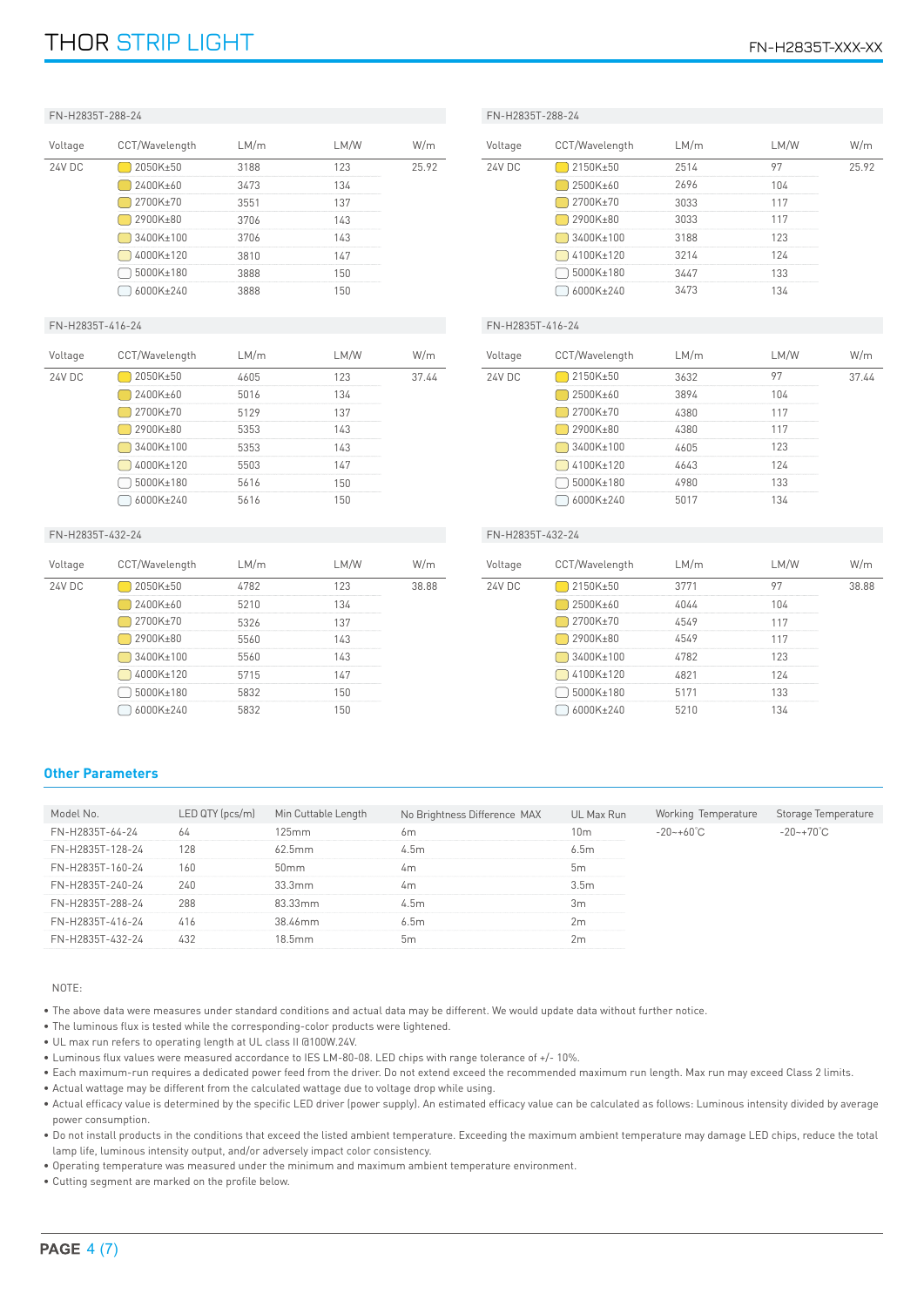# **Performance**

LED chip data measured in accordance to IES LM-80-08. •

• Photometric & Colorimetry data measured in accordance to IES LM-79-08, in Blueview 's TUV Innovation Lab.

# **Compliance & Regulatory Approvals**

|                                            | CE LVD    | Standard: EN 60598-2-21: 2015; EN 60598-1: 2015; EN 62471: 2008; EN 62493:2015; EN 62031: 2015+A1: 2013+A2: 2015 |
|--------------------------------------------|-----------|------------------------------------------------------------------------------------------------------------------|
|                                            |           |                                                                                                                  |
|                                            | CE EMC    | Standard: EN IEC 55015: 2019; EN IEC 61000-3-2: 2019; EN 61000-3-3:2013+A1: 2019; EN 61547: 2009                 |
|                                            |           |                                                                                                                  |
|                                            | CB        | Standard: IEC 62031:2018                                                                                         |
|                                            |           |                                                                                                                  |
| $c \overbrace{\text{U}}_{\text{LISTB}}$ us | UL LISTED | Standard: UL 2108 E354137-Low-voltage Lighting Systems, Power Units, Luminaires and Fittings                     |
|                                            |           |                                                                                                                  |
|                                            | RoHS      | Standard: IEC62321                                                                                               |

# **Profile Drawings**

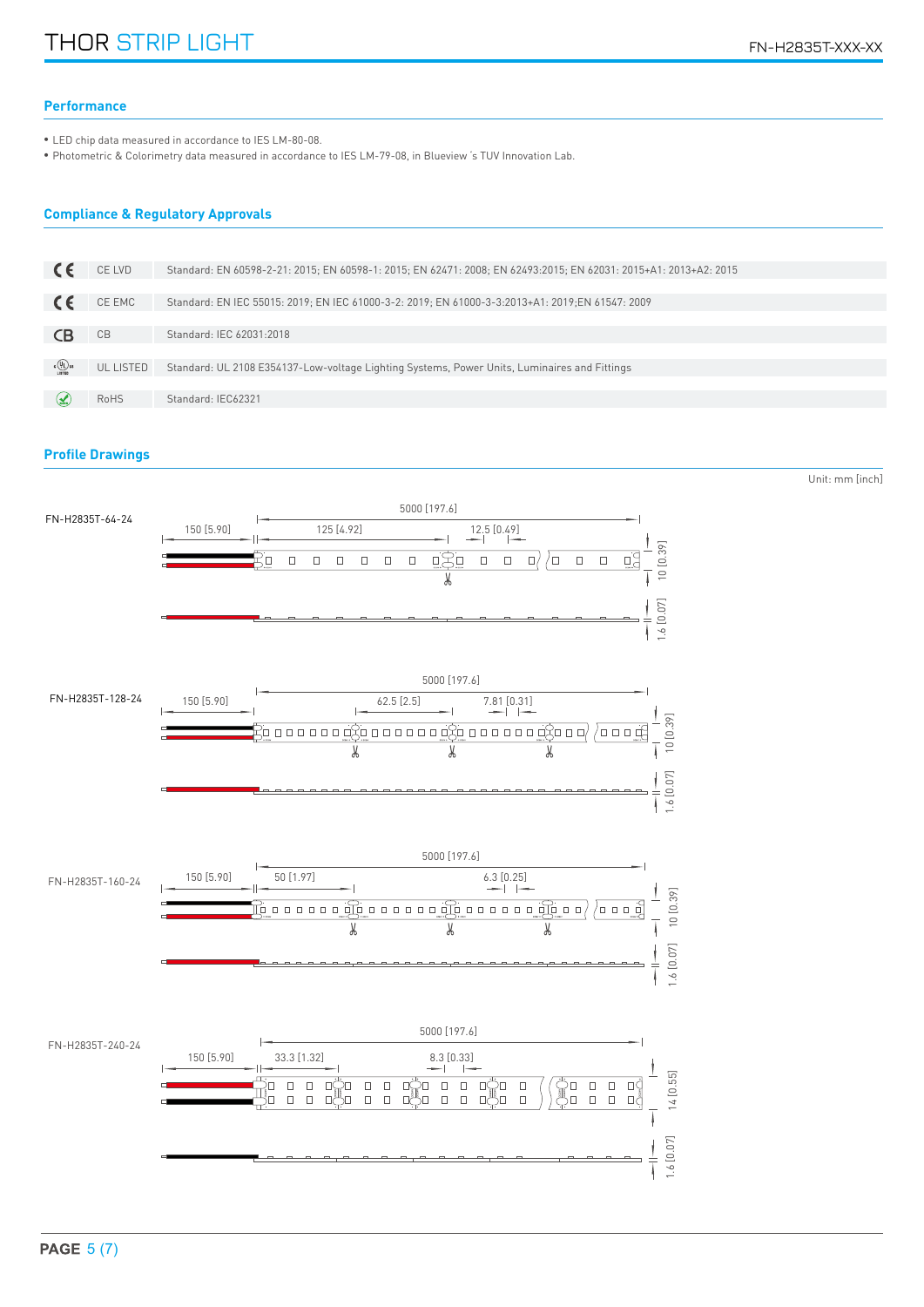# THOR STRIP LIGHT FRAME THE STRIP LIGHT FOR THE STRIP LIGHT FRAME THAT THE STRIP THAT THE STRIP THAT THE STRIP THAT THE STRIP THAT THE STRIP THAT THE STRIP THAT THE STRIP THAT THE STRIP THAT THE STRIP THAT THE STRIP THAT TH



Note:

- For LED quantity less than 160leds/m with standard power, we recommend to use 20AWG parallel wire/sheathed cable with wire length less than 20cm, user need to reduce the max run when the wire length more than 20cm.
- For LED quantity more than 160leds/m with standard power, we recommend to use 18AWG parallel wire/sheathed cable in single feed, or 20AWG parallel wire or sheathed cable in both ends with wire length less than 20cm. Users need to reduce the max run properly when the wire length more than 20cm.
- Above conditions are only applicable to products with the PCB width of 10mm or more, for other width needs to be evaluated separately. •

# **Packaging information**

| Model No.        | Product Size L*W (mm) | Carton Size (mm) | Meter/Reel | Reel/Carton | Net Weight (kg)     | Gross Weight (kg)    |
|------------------|-----------------------|------------------|------------|-------------|---------------------|----------------------|
| FN-H2835T-64-24  | $5000*10$             | 550*400*340      | 5          | 100         | $7.93$ $(1\pm10\%)$ | $12.50$ $(1\pm10\%)$ |
| FN-H2835T-128-24 | 5000*10               | 550*400*340      | 5          | 100         | $8.06$ $(1\pm10\%)$ | $12.69$ $[1\pm10\%]$ |
| FN-H2835T-160-24 | $5000*10$             | 550*400*340      | 5          | 100         | $8.56$ $(1\pm10\%)$ | $13.19$ $[1\pm10\%]$ |
| FN-H2835T-240-24 | 5000*14               | 550*400*340      | 5          | 70          | $6.63$ $(1\pm10\%)$ | $12.12$ $[1\pm10\%]$ |
| FN-H2835T-288-24 | 5000*22               | 550*400*340      | 5          | 50          | $6.55$ $(1\pm10\%)$ | $10.90$ $(1\pm10\%)$ |
| FN-H2835T-416-24 | 5000*50               | 550*400*340      | 5          | 20          | $6.13$ $(1\pm10\%)$ | $11.20$ $(1\pm10\%)$ |
| FN-H2835T-432-24 | 5000*28               | 550*400*340      | 5          | 40          | $6.22$ $(1\pm10\%)$ | $10.85$ $[1\pm10\%]$ |

NOTE:

• **The above quantity and weight are only for the illustrated packaging method. There will be differences in the quantity and weight with other packaging methods.**

• **The gross weights of all above model are less than volume weight, the volume weight is14.96kg.**